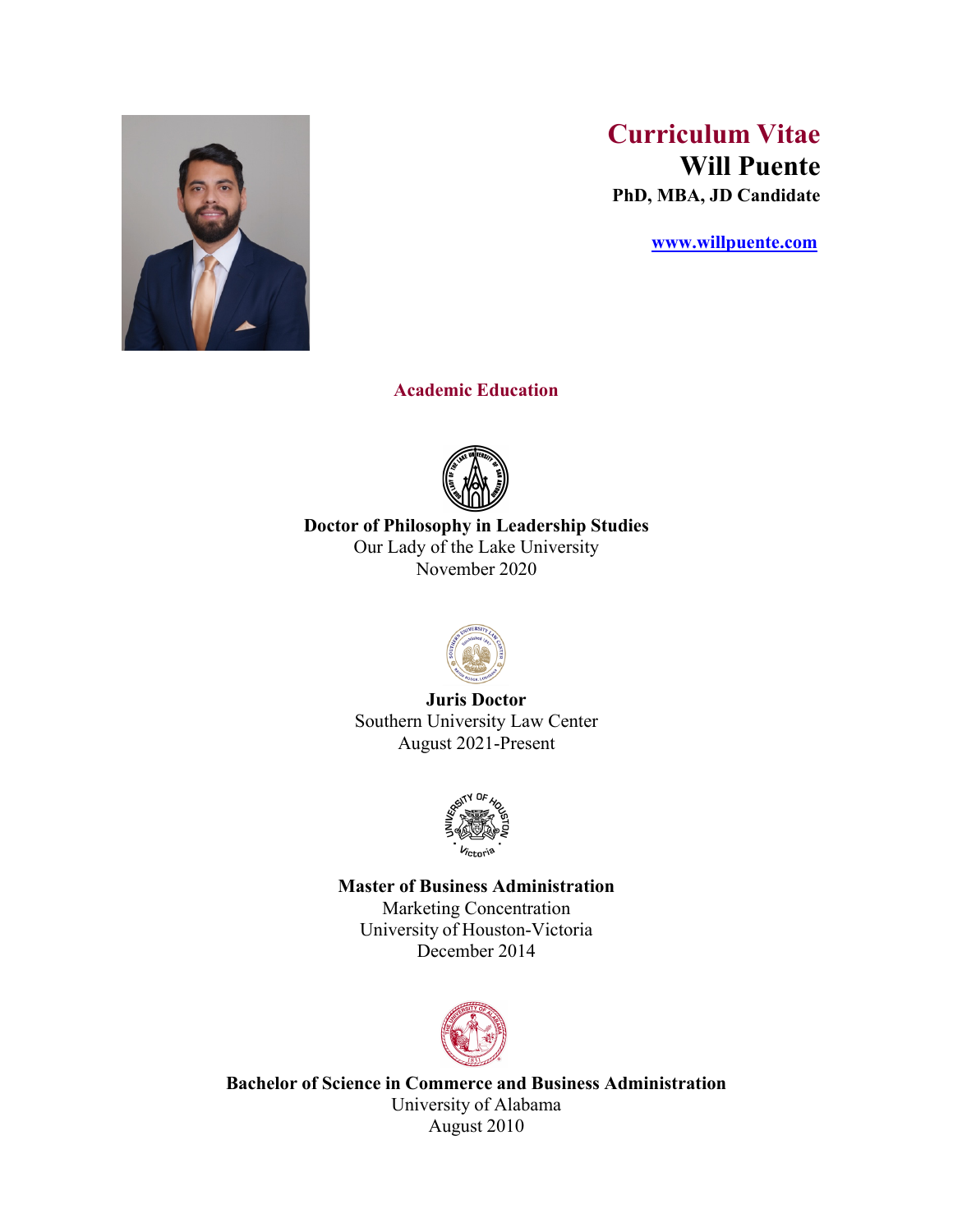## **Dissertation**

## **The Relationship Between Startup Entrepreneurs' Emotional Intelligence and Their Self-Reported Transformational Leadership**

OLLU IRB and Dissertation Proposal Committee approved in February 2020

OLLU Committee Defense passed in October 2020

OLLU Pre-Public Defense passed in October 2020

OLLU Public Defense passed in November 2020

## **Business Lecturing Experience**

**University of Houston Lecturer of Technology** DIGM 3357 Content Strategy and Development – Hybrid Summer 2020 VIDEO LECTURE EXAMPLE

- Plan and develop a marketing strategy
- Conduct user experience research
- Create personas for audience development write a positioning statement for a company
- Learn how to create an authentic brand story
- Produce a marketing campaign for social media
- Promote, maintain, and iterate company's content
- Track and analyze social media content

## **Lone Star College System**

## **Adjunct**

BMGT-2303 Problem Solving & Decision Making – Online Spring 2015, Fall 2015, Spring 2016, Fall 2016.

- Lecture over decision exercises that will prepare future managers of small staffs
- Lecture Business Principles of strategy
- Test student's ability to comprehend business terms
- Work with companies in the surrounding area to volunteer information for our class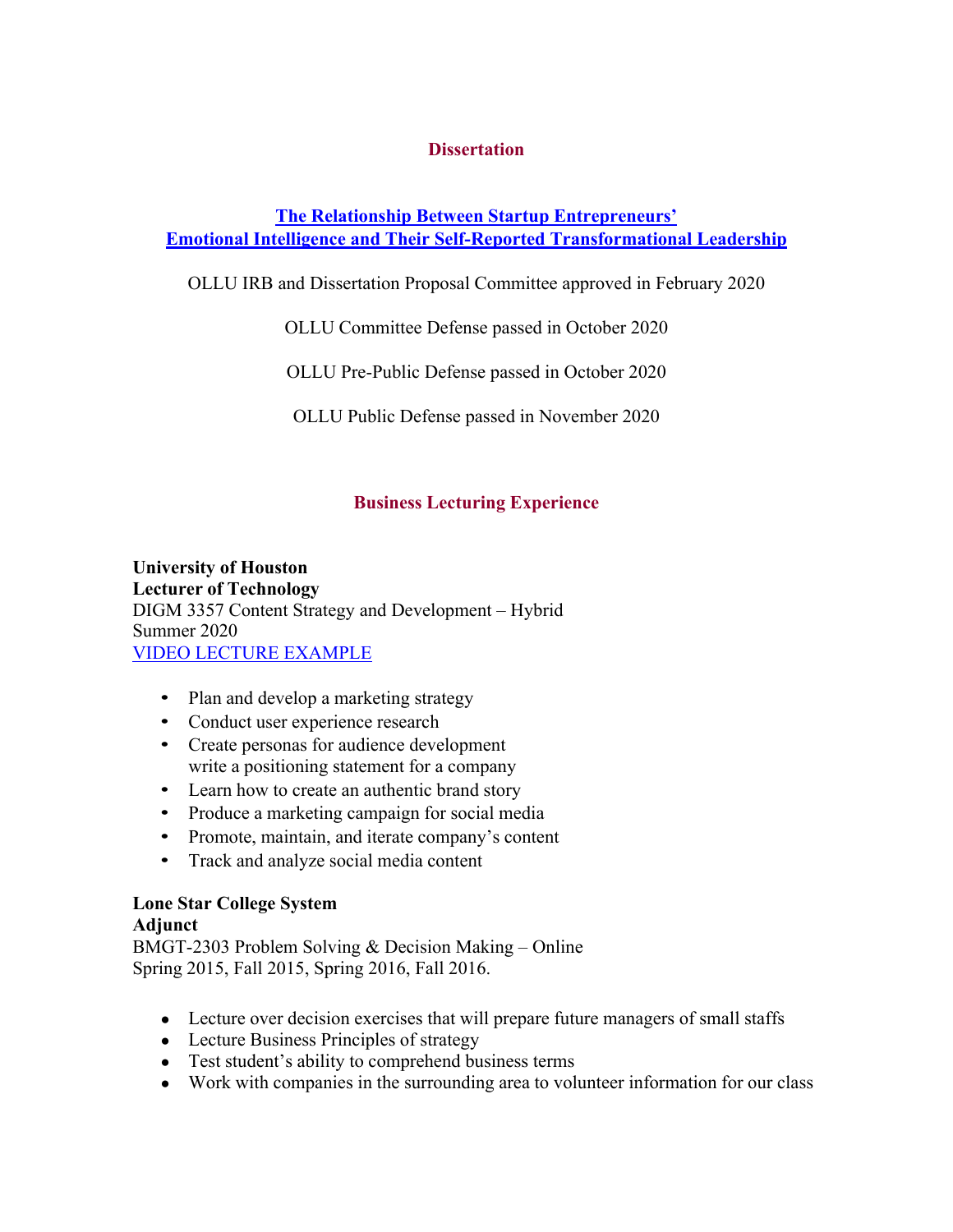# **Lone Star College System**

**Adjunct**

BUSI-1301 Principles of Business – Face to Face Fall 2016

- Lecture over all aspects of Business (Accounting, Finance, Marketing, Management, MIS, etc.)
- Projects over possible small business scenarios while utilizing Business Principles
- Test student's ability to comprehend business terms

**Lone Star College System Adjunct** MRKG-2333 Principles of Selling – Online Fall 2016 VIDEO LECTURE EXAMPLE

- Lecture over resource-based selling and strategies
- Lecture over competitive advantage management
- Test student's ability to sell ideas or products
- Prepare student for future positions in sales
- Point out misconceptions of the selling career

## **Lone Star College System**

**Adjunct** MRKG-2312 E-Commerce Marketing – Online Spring 2015

- Lecture over key advantages of E-Commerce marketing
- Lecture over differences in types of E-Commerce
- Lecture over proper use for small businesses
- Prepare student for future positions in the E-Marketing field
- Strategic use of Social Media for commercial reasons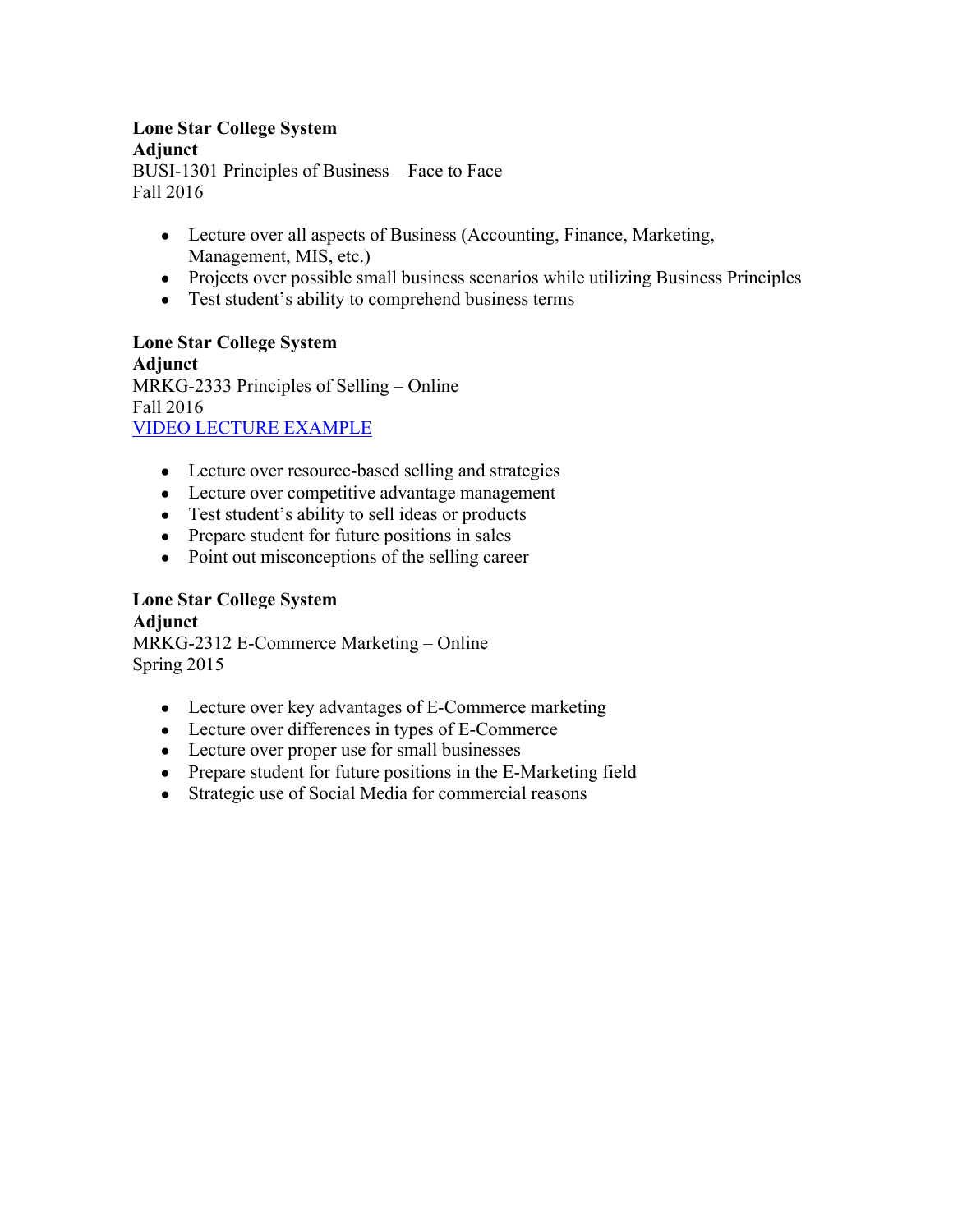## **Business Practice Experience**

**Licensed Broker, Startup Founder & President** Savvy Way Realty, Inc. May 2011 – Present

- Savvy Way Realty, Inc. (formerly Expert Way Realty, LLC.) is a Real Estate Discounted services startup operating in the Texas and California markets. Promotion of this Startup is based on the business principle of Low-Cost and Focused Marketing.
- Savvy Way Realty's services a metro area of over 10 million people, the Houston, DFW, Austin and San Antonio metro areas
- The company had 551 activated listings for 2019 and 446 activated listings for 2020, an inventory average of \$42,707,274.00 for 2019 and \$32,904,272.00 for 2020
- The main two brand names of Savvy Way Realty, Inc. are currently FlatFeeByYOU.com and FlatFeeClose.com Both brands concentrate on the customer's ability to reduce their cost through a Real Estate transaction
- Savvy Way Realty's office is located in the West University area of Houston
- Successfully Built and Manage *FlatFeeByYOU.com* brand name - Focused brand name of company that operates with the Flat Fee Model of Listings in the Texas markets of Houston, Dallas-Fort Worth, San Antonio and Austin. This means sellers and tenants pay a flat fee in order to save on their real estate commission
	- Heavy reliance on Google AdWords Marketing

- Heavy reliance on data entry. Virtual assistants have been hired and trained to pick up customer from inquiry to customer management

- Mostly geared for the experienced investor and/or seller that knows very well how to handle intake of listing

● Successfully Built and Manage *FlatFeeClose.com* brand name

- Focused brand name of company that operates with the Flat Fee Model of Listings in the California markets of Los Angeles, San Diego and Bay Area. This means sellers and tenants pay a flat fee in order to save on their real estate commission.

- Most successful numbers as far as customers for Puente & Associates
- Heavy reliance on Google AdWords Marketing

- Heavy reliance on data entry. Virtual assistants have been hired and trained to pick up customer from inquiry to customer management

- Mostly geared for the experienced investor and/or seller that knows very well how to handle intake of listing

- Manage cooperative Licensed Salespersons to perform Real Estate transactions
- Answer to any client about complaints or questions about Coordinators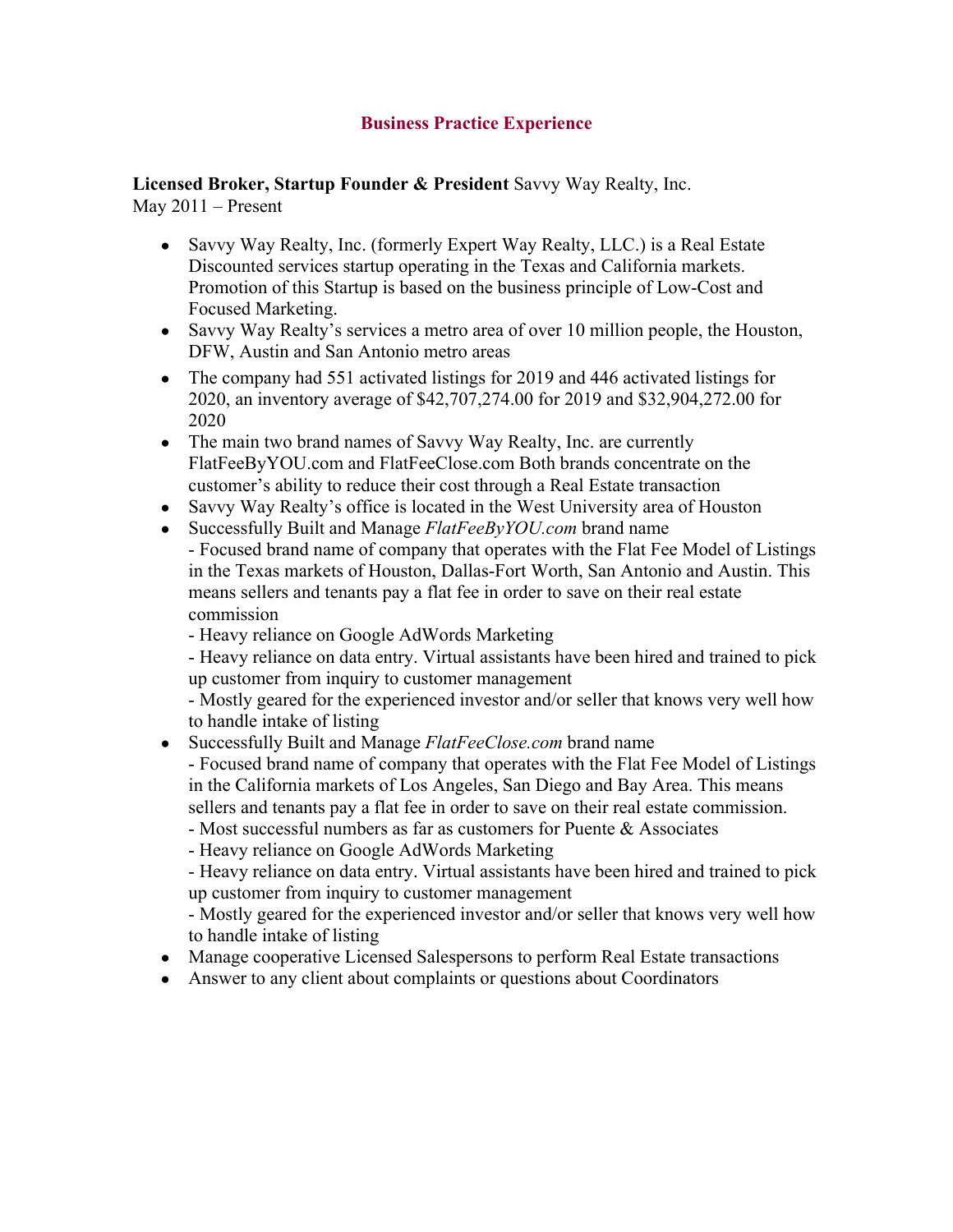## **Real Estate Investor** Myriad Financial, LLC.

January 2009- May 2017

- Real Estate Investment Project: 6023 Ettrick Dr Houston, TX 77035
- Managed Acquisition, Repairs & Sale of this Buy-Fix-Sell Project (Short-Term Flip) September 2009.
- Real Estate Investment Project: 6111 Yorktown Meadow Ln Houston, TX 77084 Managed Acquisition, Repairs & Sale of this Buy-Fix-Occupy Project (Long-Term Flip) October 2013.
- Real Estate Investment Project: 19806 Medicine Bow Dr Humble, TX 77346 Managed Acquisition, Repairs & Sale of this Buy-Fix-Sell Project (Short-Term Flip) November 2011.
- Real Estate Investment Project: 19702 Oak Branch Ct, Atascocita, TX 77346 Managed Acquisition, Repairs & Sale of this Buy-Fix-Sell Project (Long-Term Flip).

**Real Estate Investment Consultant** Networth Realty of Houston (Formerly RealNetUSA) January 2018- May 2010

- Manage Investor clientele and consult on all types of investment real estate strategies
- Analyze Real Estate holdings for acquisition of the company up to \$3,000,000 in holdings
- Submit offers and negotiate on behalf of the company
- Represent the company on major Real Estate events
- Promote Real Estate educational courses among new investors

**Partner** Professional Business Developers, LLC. (Digital Marketing Firm) January 2013- March 2014

- Managed Project Team for PorterPowers.com (Law Firm dedicated for Litigation in all fields)
- Managed on Project Team for PasaporteAzul.com (Law Branch in Spanish for Immigration Law)
- Managed with Project Team for Social Media for Antonio's FlyingPizzaAntonios.com
- Hired Personnel in order to run client paid campaigns
- Conducted focused testing for website and Social Media effectiveness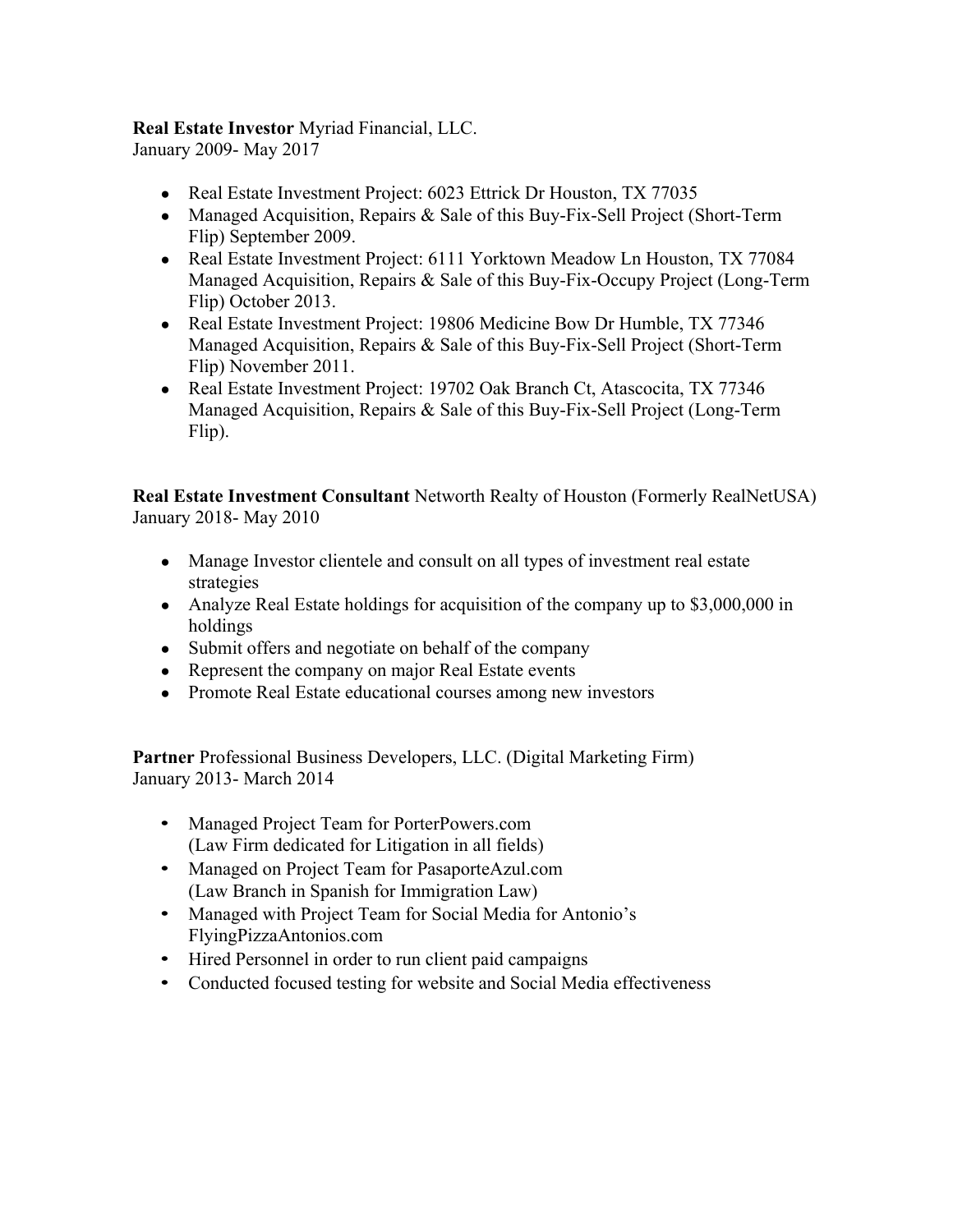## **Conference Presenter Experience**

## **Our Lady of the Lake University**

Our World Now Conference hosted by the School of Business and Leadership February  $26<sup>th</sup>$ ,  $2022$ 

Presentation Title: How a Formal Education can be a True Asset to Startup Entrepreneurs

• Entrepreneurs are known for skipping college and founding their own enterprises. However, this can mostly be a misconception. Entrepreneurs tend to have degrees, and most apply their knowledge to their business enterprise. There are influencers that gain their fame from the likes of Gary Vaynerchuk, by telling their audience to skip college in order to simply create a business. Yet, there is strong value in the academic education of an entrepreneur. Dr. Will Puente will relate how his formal academic education shaped the successful numbers of his business.

### **Texas Southern University**

26th Annual Southwestern Business Administration Teaching Conference November  $1<sup>st</sup>$ , 2018

Presentation Title: Marketing Professor Running for Office Against Establishment

• Demonstrated social media data and strategies based on a Kingwood, TX area election campaign against an established political candidate

### **Lone Star College- Kingwood**

Adjunct Conference January 23rd, 2016 & September 10th, 2016 Presentation Title: Digital Communication

• Google voice as a tool of communication is now only one of plenty different types of communication software. Are there more interactive tools?

### **Lone Star College- University Park**

EduCon – Conference for Lone Star College Online April 29th, 2016

Presentation Title: Digital Connectivity with Students by Using Different Strategies and Apps

• Successfully reach online students by getting close to a face-to-face experience using different technology aids. Find out how a few apps may help, including What's App Messenger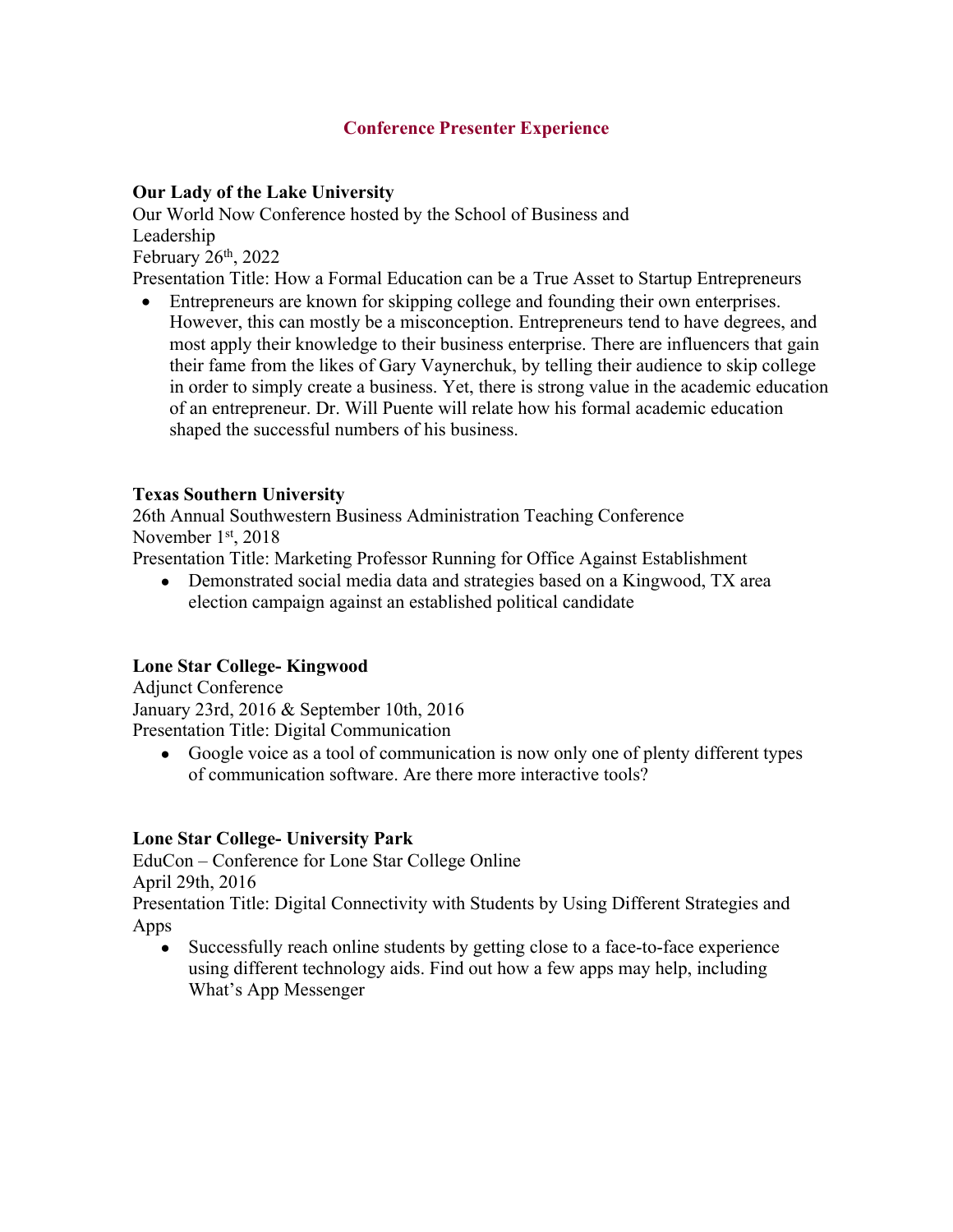## **Professional Licenses and Certificates**

## **Broker License from the Florida Department of Business and Professional Regulation** Lic. #BK3500261

May 2021

#### **Broker License from the Georgia Real Estate Commission** Lic. #402294

May 2020

# **Broker License from the California Department of Real Estate**

Lic. #02110771 March 2020

## **Certified Family and Civil Mediator by BarnHam Graduate School and Seminary** October 2019

## **Certified Anger Resolution Therapist™ by the Center for Anger Resolution** Cert. #2524-6108

September 2018

## **Broker License from Texas Real Estate Commission**

Lic. #586952 March 2010

### **NMLS Residential Mortgage Originator**

Lic. #332938, (Inactive) December 2009